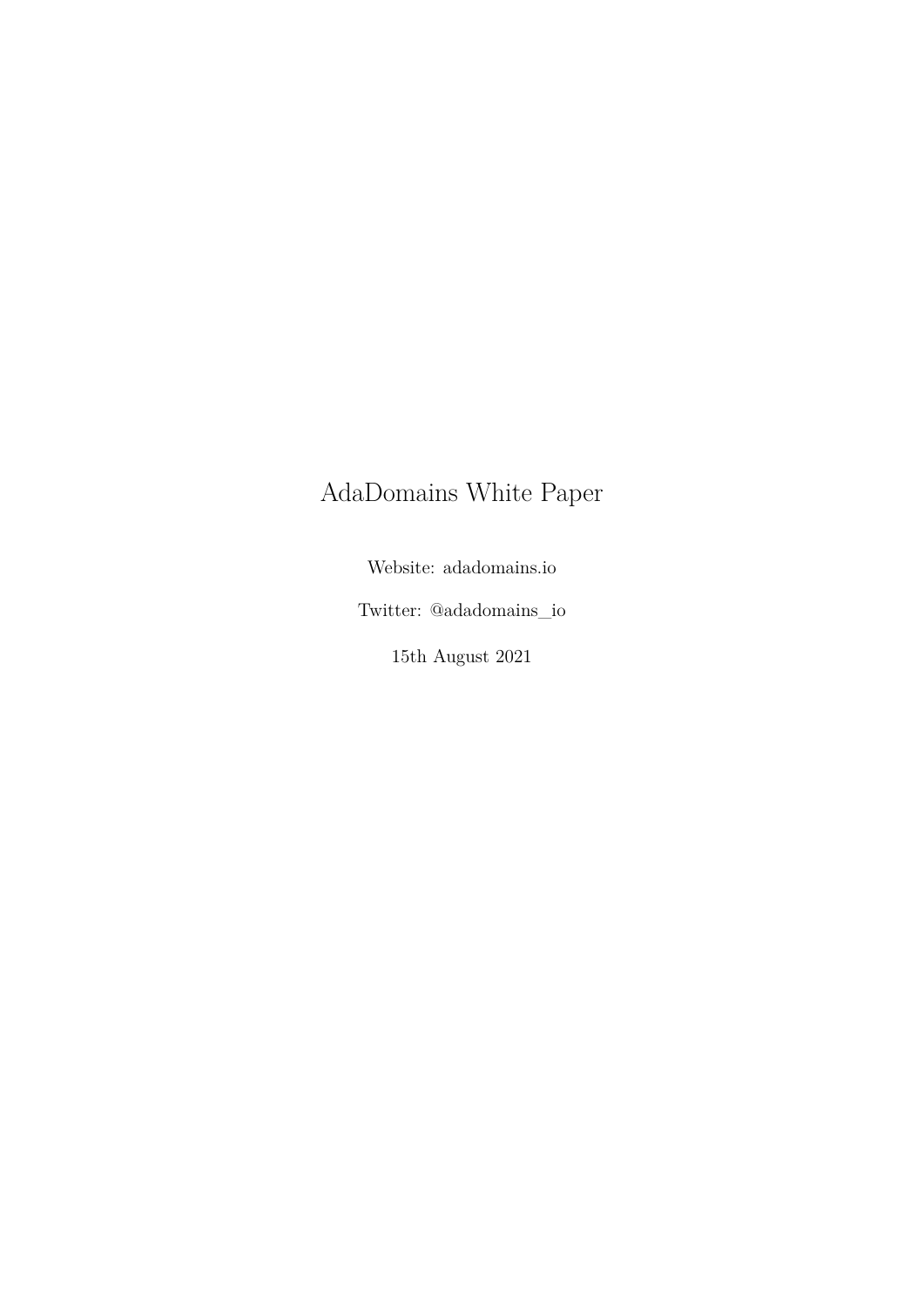# **1 Introduction**

Blockchain based naming systems evolved from the traditional Domain Name System (DNS). The main purpose of DNS is to translate human-readable domain names to corresponding IP addresses which identify resources on the Internet. This resolution is done by using domain name servers which are centralized and typically owned by some large organization that provides authority.

The goal of AdaDomains is to build a completely open and decentralized naming system on the Cardano blockchain. Our ecosystem will support resolution of domains, for example hello.ada, to different types of resources depending on the desired use case. If you want to make a crypto payment to the domain, it will be resolved to the owner's Cardano wallet address, but when searching for the domain in your browser it will instead be resolved to the website's content hash (using other distributed storage systems, such as IPFS). Domains can also be used to store other personal information to be publicly available on the blockchain, like contact information (email, Twitter handle, etc.) or other cryptocurrency addresses.

Since every domain is represented as an NFT (non-fungible token) it can be freely traded with other market participants. We intend to provide a marketplace to facilitate easier exchanges - for owners to list their domains for sale and for buyers to buy them.

# **2 Preliminaries**

Before we dive into our project, we would first like to provide some necessary technical background.

#### **2.1 Domains on Ethereum**

Several domain based projects already exist on the Ethereum blockchain, most notably Ethereum Name Service [\[2\]](#page-7-0) (ENS) and Unstoppable Domains [\[5\]](#page-7-1). Both of them use a very similar architecture for their blockchain naming systems. The main smart contract is called the *Registry*, which contains a mapping from domain names to their *Resolvers*. Each Resolver is another smart contract, which maps domain names to their actual records (for example Ethereum addresses or content hashes). Therefore, to resolve a domain, one first has to look up the correct Resolver in the Registry and then perform the actual resolution.

Since Ethereum often has periods of very high transaction traffic, which leads to extreme transactions fees, Ethereum based projects inevitably inherit these drawbacks. This was one of the main reasons why we chose Cardano as the platform for our project, because we can benefit from its low transaction fees and higher throughput.

## **2.2 Cardano's EUTXO Model**

The most notable difference between the Cardano and the Ethereum blockchains is the accounting model used.

Ethereum uses account-based ledger model, which represents the state of the system as a collection of accounts (controlled by private keys or smart contracts), which hold balances of different assets. When a transaction happens, one (or more) of the sender's account balances are decreased and the corresponding receiver's account balances are increased. If the account is controlled by a smart contract, it can also store additional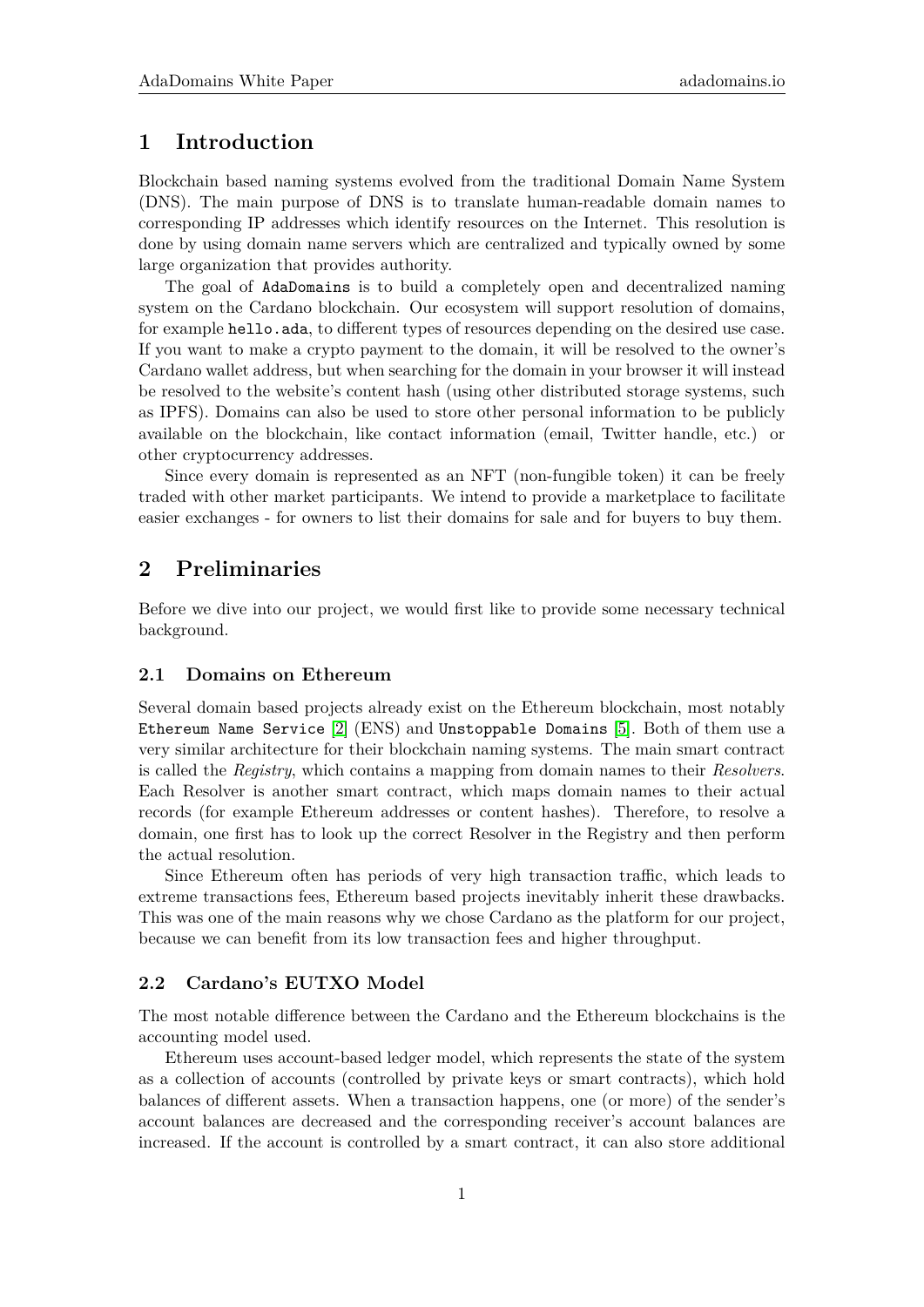data and implement functions to interact with it. This global state is constantly updated by every validator in the network.

Cardano instead uses UTXO (unspent transaction output) model, which can be thought of as a directed acyclic graph where nodes are transactions and edges are transaction outputs. Each transaction therefore consumes some UTXOs and produces new ones. A crucial fact is that every UTXO can only be spent once and it must be consumed entirely, i.e. it cannot be partially used by one transaction and the remainder later by another transaction. Global state is not stored, UTXOs are only representing local balances. The global balance can be calculated as a sum of all UTXOs controlled by a given address.

A common analogy is to think of an account-based model as a bank where you can transfer funds from one bank account to another. All your assets are pooled together into your total account balance and you can use this balance partially. For example, if you have 10 ETH, you can send 3 ETH to someone else and your new balance will be reduced to 7 ETH. On the other hand, a UTXO model is similar to cash where you have to spend a bill entirely and you possibly get some change in return. With our previous example, you would spend a 10 ADA bill and get back two bills, one for 2 ADA and one for 5 ADA (or just one bill for 7 ADA if it exists), thus creating new UTXOs.

Cardano extends the traditional UTXO model with the Extended UTXO model [\[1\]](#page-7-2) (EUTXO). Each UTXO can have a *datum* field attached, which can be used to store data. Besides regular wallet addresses, UTXOs can now also reside at script addresses, which are controlled by *validator scripts*. These are Cardano's smart contracts that are run when a UTXO is being consumed to validate if it can be spent or not. A validator script has access to the entire spending transaction with all its inputs and outputs as well as additional user inputs called *redeemers* (one for each UTXO being spent). The script address can be determined from the hash of the validator script.

#### **2.3 Tokens on Cardano**

Every native token on Cardano is uniquely identified by two pieces of information – the *currency symbol* and the *token name*. Currency symbol is determined from the hash of the *minting policy script*, which is executed every time a transaction tries to mint new tokens. If the minting policy script runs successfully, new tokens are allowed to be minted, otherwise the transaction fails. Token name is used to differentiate between tokens coming from the same minting policy. If two tokens have the same minting policy and the same name, they are considered equal and completely interchangeable.

#### **2.3.1 State Keeping**

Tokens can be used to keep state which is needed in almost every decentralized application. The only way to store state on Cardano is to embed it in the datum field of a UTXO. This UTXO needs to be marked somehow so we know how to find it when we want to use it. We can do this by adding a unique token (an NFT) to the value of the UTXO. The NFT now acts as a proof of provenance for the state, i.e. the only correct state is the marked one.

When we want to access the state in a smart contract (to read or to change it), we need to spend the belonging UTXO. In the same transaction, we must also create a new UTXO with the same marking NFT containing the new state (which should be the same as the old state in case of read-only access). A system which constantly keeps an internal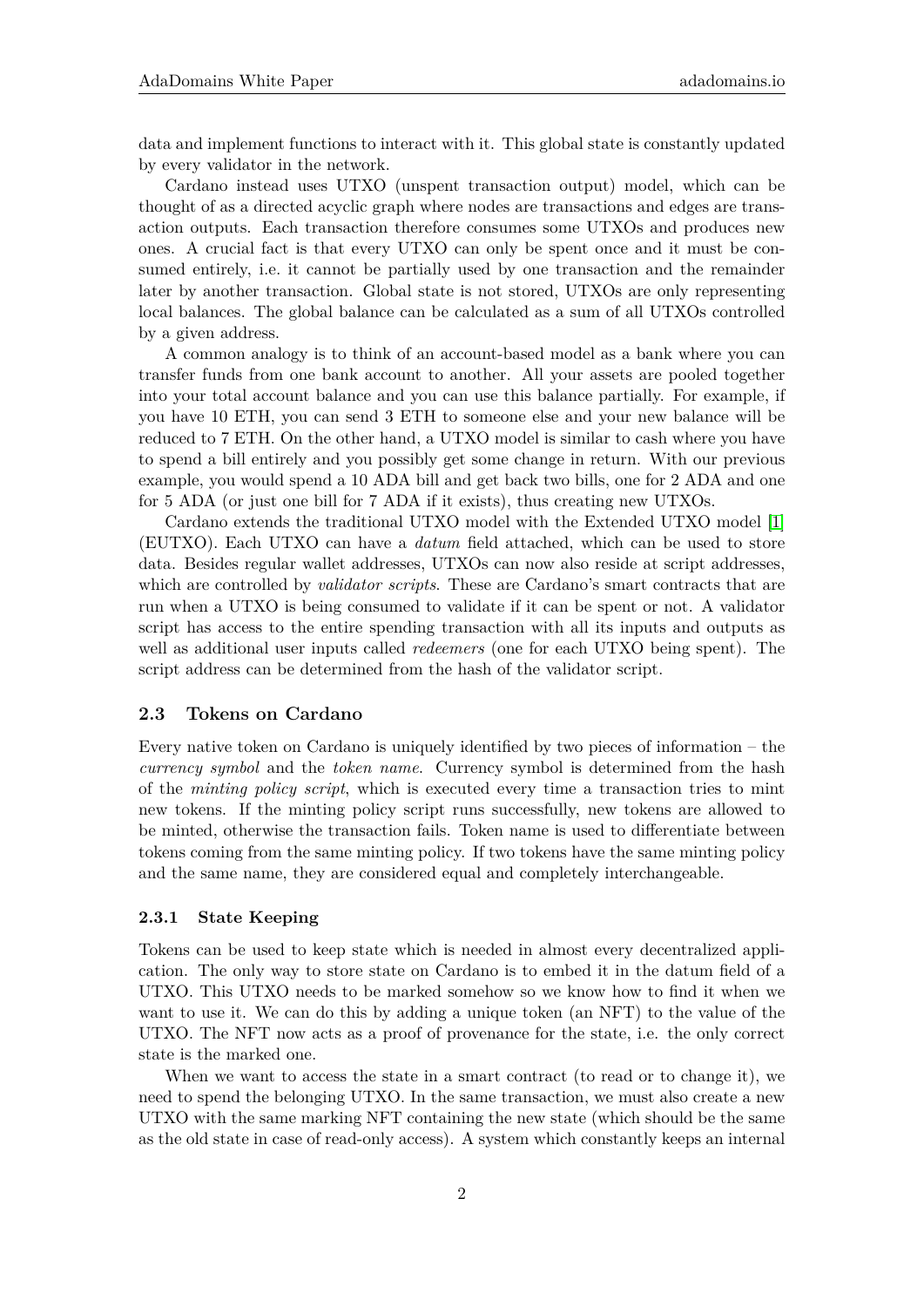state and transitions between states based on some logic (encoded in smart contracts) is called a *state machine*. State token UTXOs are therefore located at the respective script addresses which validate state transitions.

# **3 Project Architecture**

We will first describe a simplified version of our project. In the next section, we will discuss additional mechanisms for scaling, which are crucial to the actual protocol implementation.

## **3.1 Simplified Version**

The two main types of components of the protocol are the *registry* and individual *domains*. Both types are represented by tokens, each type has a different minting policy (and therefore also a different currency symbol). The registry is minted by a *one-shot policy*, meaning there will always exist exactly one token with this currency symbol. Its state carries a list of all already minted domains. Domain tokens keep state associated with each individual domain, for example, the owner, payment address, records (stored as key-value bytestring pairs), subdomains list, etc. The domain minting policy allows minting of new domains based on the registry's state. If a domain is not present in the registry's list of domains, the user is allowed to mint it. The registry and domains are located at their respective script addresses, which determine how their states can be changed, for example, the domain owner is allowed to change domain records but other users are not.

There is also a third component to the protocol, called the *configuration* (also represented by its own token). Its state stores administrative parameters and allows AdaDomains team to change them, like domain pricing in case of special offers or to offset ADA price volatility.

#### **3.2 Example Transactions**

To better illustrate how valid transactions are constructed from the protocol's components, we have outlined two examples. When we specify a token as an input or output UTXO, we actually mean a UTXO marked with that token (since all tokens are NFTs there should be exactly one such UTXO).

• Minting of a new domain hello.ada

## **– Input UTXOs**:

- ∗ Registry token, spent with redeemer Mint hello <user's wallet address>
- ∗ Configuration token, spent with redeemer Mint
- ∗ User's UTXO with enough ADA for fees and domain price

#### **– Output UTXOs**:

- ∗ Registry token, sent to registry's validator script address
- ∗ Configuration token, sent to configuration's validator script address
- ∗ hello domain token, sent to domain's validator script address
- ∗ UTXO with domain price in ADA, sent to AdaDomains wallet address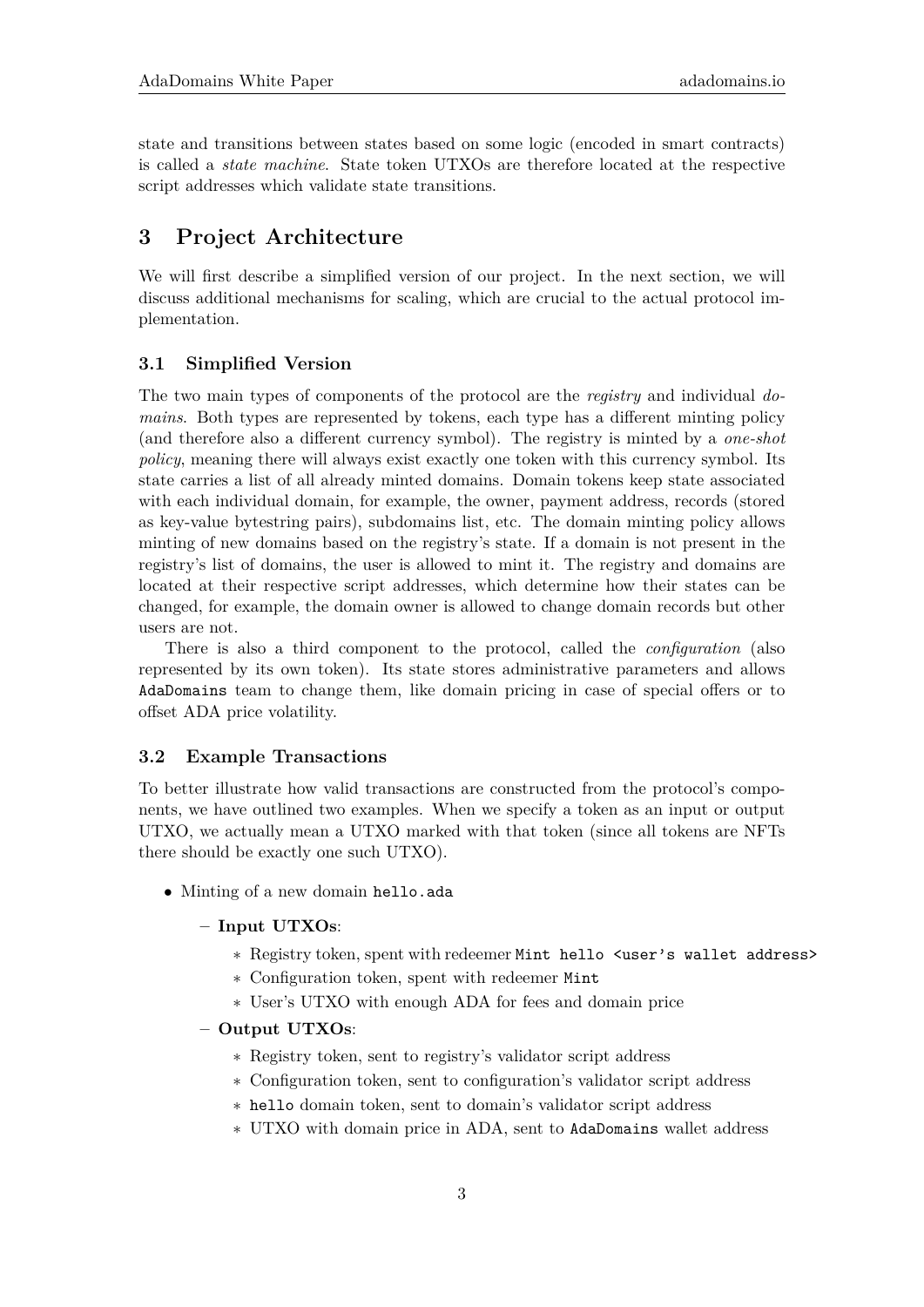- ∗ Possibly additional UTXOs to return excess ADA, sent to user's wallet address
- **– Requirements for successful transaction**:
	- ∗ hello is not included in input registry's domain list
	- ∗ Exactly one new domain token is minted and it has hello as its token name
	- ∗ Output registry's domain list is the same as input registry's domain list with an extra hello element added
	- ∗ Configuration's state must not be changed
	- ∗ hello domain's state has owner set to user's wallet address, its records and subdomains are empty
	- ∗ Domain price paid to AdaDomains wallet address is the same as specified in the configuration's state
- Changing hello.ada domain's payment address
	- **– Input UTXOs**:
		- ∗ hello domain token, spent with redeemer ChangePaymentAddress <payment wallet's address>
		- ∗ User's UTXO with enough ADA for fees
	- **– Output UTXOs**:
		- ∗ hello domain token, sent to domain's validator script address
		- ∗ Possibly additional UTXOs to return excess ADA, sent to user's wallet address
	- **– Requirements for successful transaction**:
		- ∗ Transaction must be signed by input hello domain's owner
		- ∗ hello domain's state has payment address set to payment wallet's address, other parts of the state must not be changed

Other types of transactions, for example, updating domain records (like website's IPFS content hash or custom personal information), are similar to the second example above except that we are changing a different part of domain's state.

## **3.3 Problems**

There are two main problems with minting domains as described in the first example of the previous section – concurrency and transaction size.

Since there is only one registry token and each UTXO can be spent at most once, only the first domain-minting transaction included in the current block can be valid. The following transactions in the same block which also try to spend the same registry token's UTXO will fail. This means that only one user can mint a new domain in each block. Blocks on Cardano are currently created roughly once every 20 seconds.

Another limitation is the transaction size – the current maximal transaction size limit is 16kB. Since registry's domain list is stored in the UTXO's datum field it has to be included in the transaction. Even if we assume that each domain (stored as a bytestring) uses only 10 bytes of space (each allowed character uses 1 byte, so we assume domains are at most 10 characters long), we could still only store approximately 1600 domains in total, which is obviously not enough.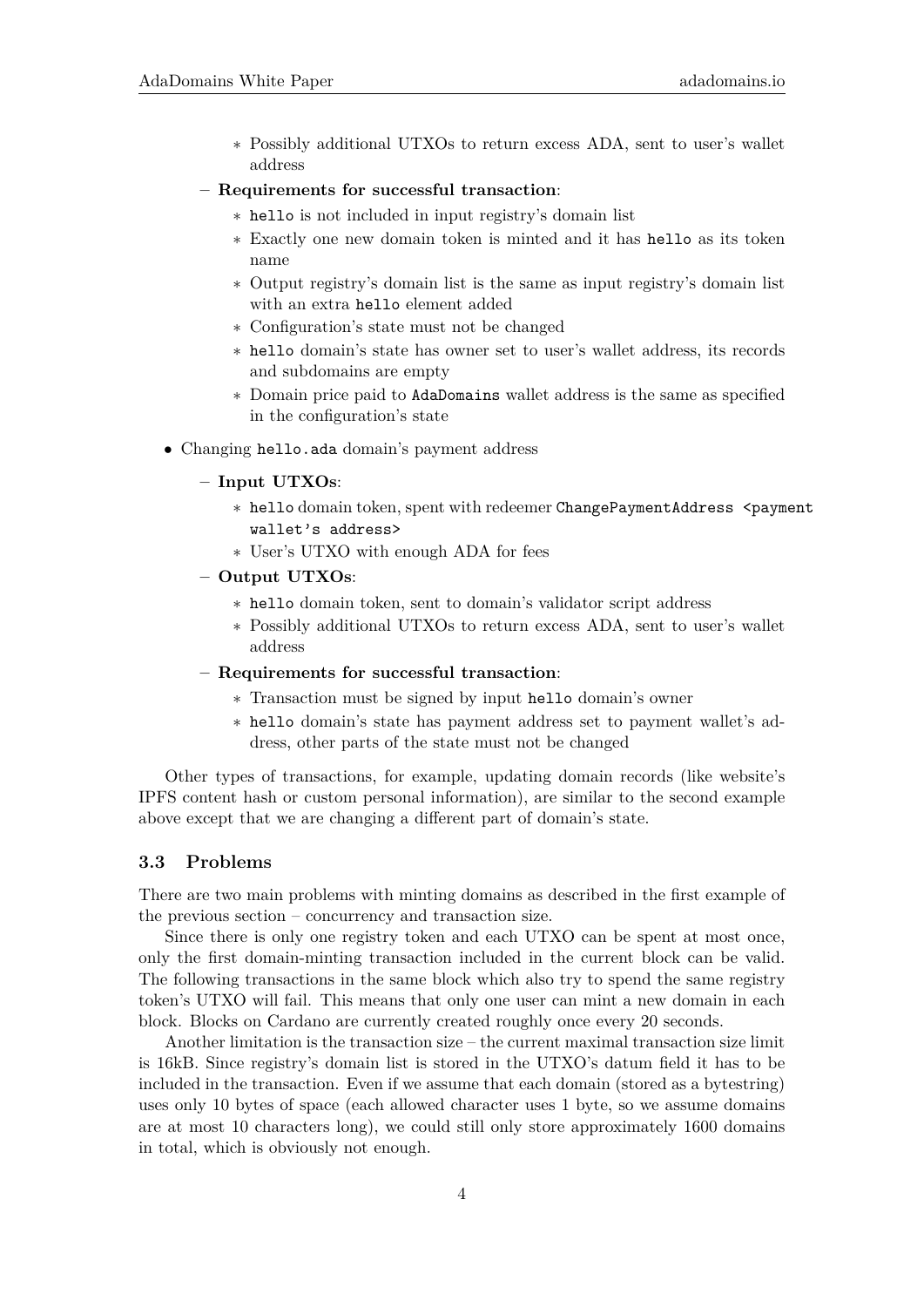# **4 Scaling**

We propose two scaling solutions to help mitigate the shortcomings of the simplified protocol architecture.

## **4.1 Registry Splitting**

To deal with limited transaction size, we will implement a simple idea – instead of having a single registry we will have multiple registries, each storing only a small subset of already minted domains. The main question then is which registry a certain domain belongs to?

Domains are stored on-chain as bytestrings. One way to assign a registry to a domain would be to look at the first byte (storing the first character of the domain name) and based on its value separate domains into registries. For example, the hello domain's first byte is 104 (corresponding to character h in UTF-8 encoding) so it should belong to registry 104. However, there are some drawbacks to this approach. The total number of registries is limited to only 256. Moreover, the distribution of domains into registries is highly skewed. Most registries will be empty because they represent bytes which do not correspond to allowed characters (lower-case letters, numbers and the hyphen) and even among allowed ones, some are more likely than others to appear at the start of a domain name (q, x and z are the least frequent letters in the English language [\[4\]](#page-7-3)).

Our method improves on this approach by using two mechanisms – *name hashing* and *dynamic registry splitting*. Instead of working directly with domain names, we first use *SHA256* algorithm to hash them into bytestrings of fixed length 32. Since hashes are very randomized because they were designed to avoid collisions, the distribution of bytes in the resulting 32-length sequences is much more uniform. As an example, the byte sequence of the hash of hello starts as 44*,* 242*,* 77*,* 186*,* 95*, . . . ,* 152*,* 36. Initially, there will be only 8 registries denoted by 0*,* 1*, . . . ,* 7. To calculate the correct registry for a domain, we first apply integer division by 32 to its hash's byte sequence – for hello the result would be  $1, 7, 2, 5, 2, \ldots, 4, 1$  (the first number is 44 div  $32 = 1$ , the second 242 div 32 = 7, etc.). We call this the *registry sequence* of a domain because we can read the assigned registry from it. Since the first element is 1, the correct registry is also 1.

If the registry 1 gets too big after some other domains have been minted, we can perform a split. This means that we delete it (burn its token) and create 8 new registries denoted by 10*,* 11*, . . . ,* 17. We also have to reassign all domains which previously belonged to registry 1. Since the first two elements of hello's registry sequence are 1 and 7, we reassign it to registry 17. The splitting procedure ensures (by deleting the old registry) that there always exists exactly one registry which is *coherent* with a given domain's registry sequence, i.e. the sequence starts with the registry's name. For hello, all possible coherent registries are 1*,* 17*,* 172*,* 1725*,* 17252*, . . . ,* 17252550171165740002052230134441.

In a minting transaction, it is easy to verify whether the provided registry is correct for the desired domain. We only have to compute the registry sequence and check for coherence. The maximal number of registries is  $8^{32}$  which is more than enough.

#### **4.2 Pooling Layer**

Having multiple registries already provides a part of the solution for dealing with concurrency issues. Since each registry belongs to its own UTXO, multiple users can mint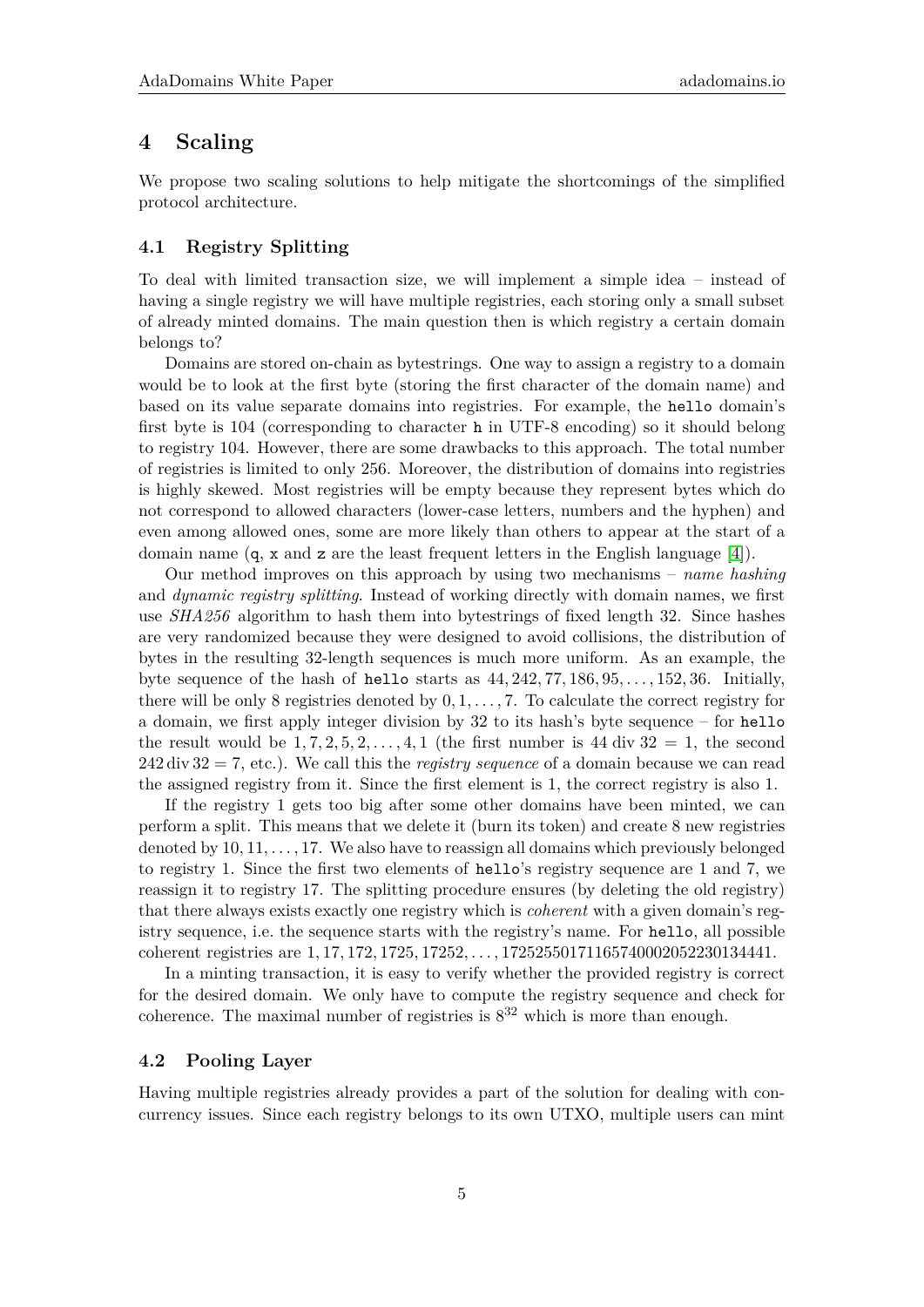domains belonging to different registries at the same time (in the same block). The only problem remains if domains belong to the same registry.

To solve this we introduce a *pooling layer* to our protocol. Instead of minting each domain separately, users first have to submit their minting requests to the pool. This is done by locking the domain price value of ADA in a UTXO and sending in to a specific script address. These funds can be recalled by the user at any time before the domain is actually minted.

When a user wants to trigger the minting process, he has to do it for all the requested domains in the pool which belong to the same registry as his desired domain. This means that multiple domains from the same registry can be minted in one transaction and other users do not have to wait for their turn. It is important to note that the user who triggered the minting is not in any way disadvantaged because he will also mint other users' domains besides his own. On the contrary, he also has a financial incentive to do so since a part of every domain's price will be given to the user who performs the minting as a reward.

# **5 Use Cases**

#### • **Simplified Payments**

Instead of having to remember someone's Cardano wallet address, you can easily send them a payment just by knowing their domain name. Our platform interface will implement a smart contract which will resolve the chosen domain to the correct address on the blockchain and issue the payment.

## • **Decentralized Websites**

Decentralized websites are those that have their content (or the hash of the content) stored on the blockchain. To enable viewing of decentralized websites from a regular Internet browser (such as Google Chrome), we will provide a browser extension. It will communicate with the Cardano blockchain via a custom gateway and resolve .ada domains to their content. We will also build a service similar to *eth.link* [\[3\]](#page-7-4) which will allow users to view decentralized websites without an extension by simply adding a suffix to their .ada domain.

#### • **Custom Information Storage**

Users can store arbitrary custom information (in the form of key-value pairs) with their domain on the blockchain. This can be useful, for example, if they wish to provide publicly available contact information, such as their email, Twitter handle, etc.

#### • **Subdomains**

Owners of domains can mint subdomains which offer even more ability for customization. For example, businesses can have several payment addresses and a unique subdomain linked to each one of them. For regular orders they might use pay.business.ada and for express delivery express-pay.business.ada. Another example of subdomain usage would be for displaying different website content, like blog.ada for blog posts and contact.blog.ada to show additional contact information.